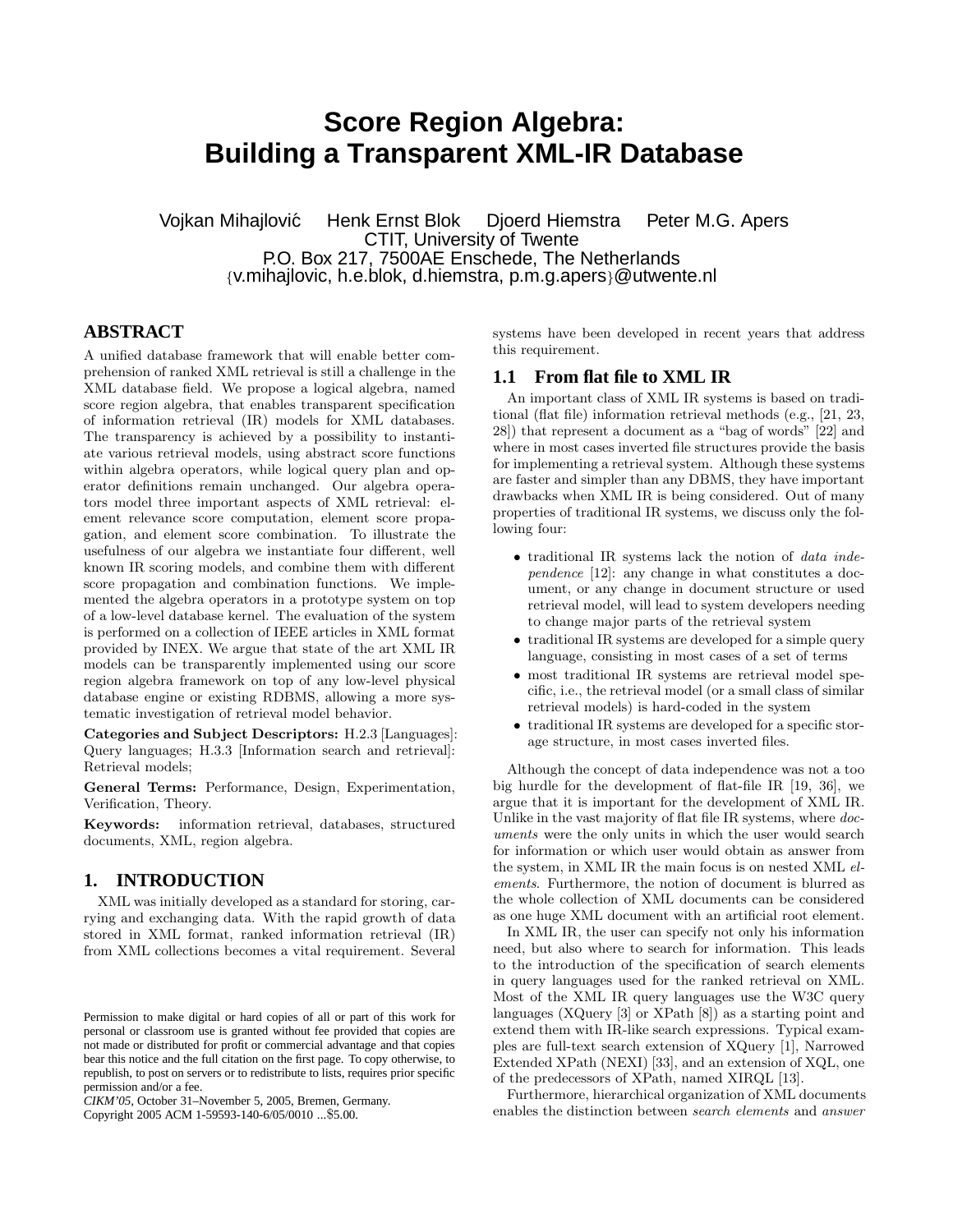elements in XML IR, where both element types are not predefined as in flat file IR (documents). Search elements are elements where the user searches for specific information, while answer elements are elements that the user would like to obtain as an answer to a query. We illustrate an information retrieval search over XML documents for the user information need: "I would like to find sections addressing language models in an article that has an abstract discussing information retrieval or a probabilistic database". This information need can be expressed in NEXI [33] (which uses a subset of XPath and extends XPath with an about function for ranked retrieval and is adopted as an official query language in the INitiative for the Evaluation of XML Retrieval (INEX) [15]) as:

#### //article[about(.//abs, information retrieval) or about(.//abs, probabilistic database)] //sec[about(., language model)]

The example above introduces several additional query capabilities that are not recognized in flat file retrieval:

- The search for information can be performed in arbitrary part of the XML document (or collection of XML documents) denoted with tags, termed search elements. In our example, search elements are 'article', 'abs' and 'sec'.
- The search element is not necessarily an answer element at the same time. Only 'sec' is a search and answer element at the same time in the example query (denoted with '.').
- The user can perform searches in different XML elements and later combine them to get the answer element. In our example information search is performed in 'abs' elements using the terms "information retrieval" and "probabilistic database" which are combined in an OR expression.

The central part of any retrieval system is the retrieval model used. Although many approaches exist for XML information retrieval, most of the XML IR approaches are based on flat file tf.idf-like approaches [15]. For XML IR, the retrieval model has to incorporate additional aspects. We identify three aspects that a flexible XML retrieval system should provide to support XML-IR queries like the one above:

- element relevance score computation,
- element score combination, and
- element score propagation.

We use the term element score to denote the value that describes the estimated relevance of an element.

The first two aspects are inherited from the flat file IR model, although the second aspect can also denote the combination of scores for different search elements (see Section 2.1). The third one, sometimes called "augmentation" is XML specific and is recognized in the work of Fuhr and Großjohann [13] and Grabs and Shek [18], where the authors specified weighting factors for upwards propagation of scores in an XML tree representation. However, we think that the concept of downwards propagation should also be considered as, e.g., in our example we have to propagate relevance scores from the 'article' element to the 'sec' answer element.

## **1.2 Towards the database approach**

Besides numerous query languages, different physical implementations for ranked retrieval on XML have been proposed, ranging from modified inverted file structures [17, 28] to full database implementations [11, 16]. For each indexing structure chosen for physical implementation, special algorithms need to be derived to enable fast execution of XML IR primitives. Whatever the primitives are, these algorithms will be dependent on XML storage structure.

Therefore, besides the adaptation of traditional IR systems, we can identify the other class of XML IR systems based on relational database technology. XML-IR database systems use well established database operators and thirty years' experience in relational database management systems (RDBMS). RDBMS can be either enriched with an IR-like front end (loosely-coupled) [29] or tightly-coupled with IR search primitives [11, 13, 14], as recognized in [35]. Although relational systems are prevalent in the manipulation of documents structured as relations, they have difficulty handling nested structures such as XML. This is especially the case with handling containment relations (i.e., containment joins [24]), which are one of the basic operations used in information retrieval. That is why most of XML-IR database systems have so far been loosely-coupled systems. Recently, numerous enhancements have been proposed for handling containment relations, such as the staircase join [20] and the multipredicate merge join [37], proving that relational technology can handle efficiently queries over XML data, including the containment queries.

The main characteristic of the database approach is a strong separation between conceptual, logical and physical levels [34]. By using different data models at each of those levels, data abstraction is provided. For XML-IR systems, following this separation in levels gives another, additional advantage over flat file IR systems: by choosing the appropriate level of abstraction for each database level, the development of scoring techniques, handling structural information, is simplified, and kept transparent for the rest of the system design, making it flexible with respect to the query language and physical implementation used. Furthermore, the reasoning that can be made at the logical level can be useful for query rewriting and optimization. Using knowledge about the size of the operands and the cost for the execution of different operators at the physical level we are able to generate different logical query plans, speeding up the execution and lowering the memory requirements for query execution at the physical level.

Therefore, we identify the logical level as the central level that should provide the transparency considering XML-IR database systems. Unlike in the approach of Amer-Yahia et al. [1], we want to integrate relevance score computations within the algebra. In [1] authors aimed to support a full-text search extension to XQuery (based on full-text query specification [6]), assuming that the scoring method is retrieval model implementation dependent, abstracting in that way from the problems of the XML IR database integration and of element score propagation and combination. Our approach is closer to the approach of Fuhr et al. [13, 14], where the authors developed an XML IR path-based algebra and an XML IR query language named XIRQL. Unlike Fuhr et al., we base our algebra on containment relations among XML elements and not on the paths to XML elements, following the region algebra approaches [2, 5, 9, 31].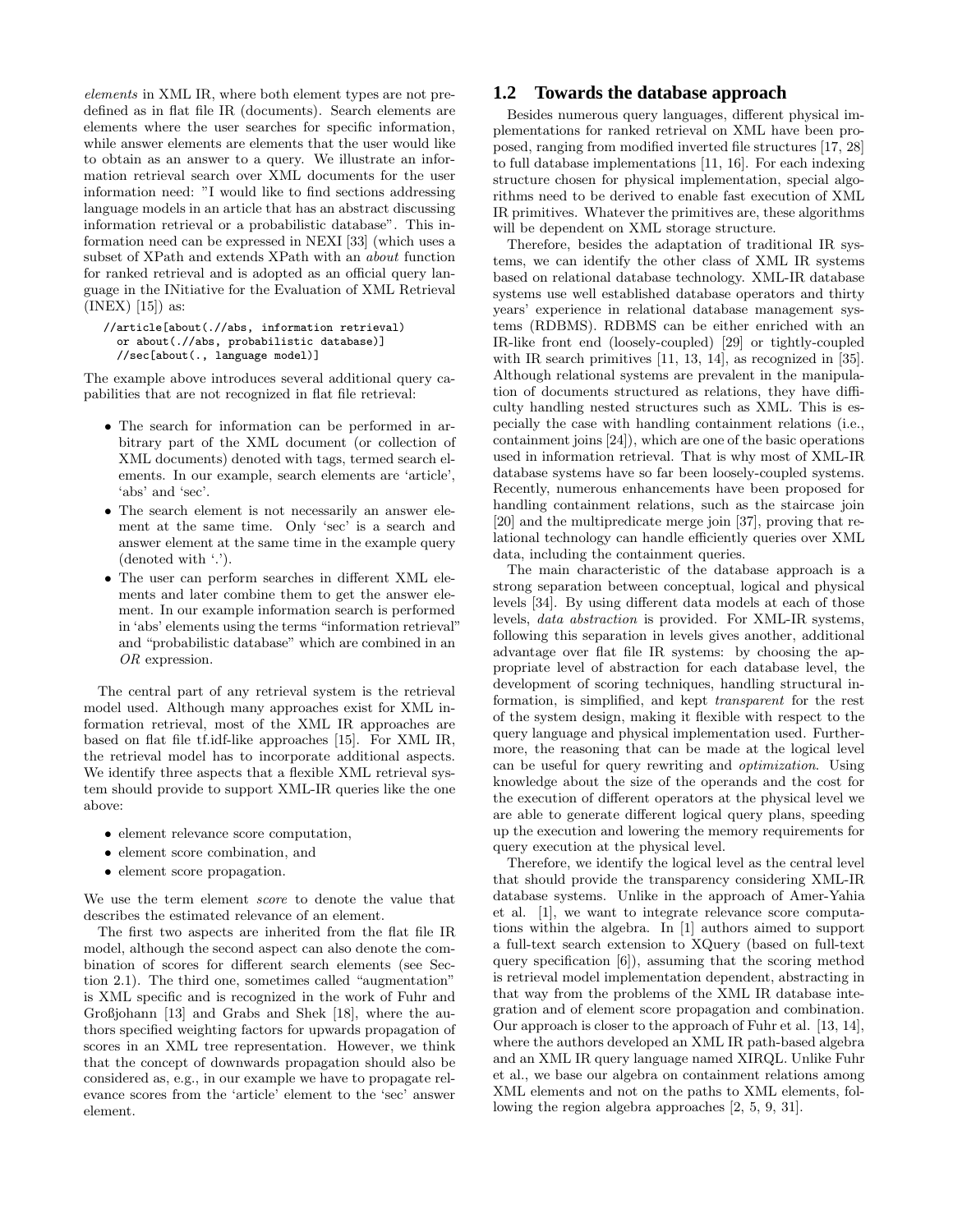The basic idea behind region algebra approaches is the representation of text documents as a set of regions (sometimes termed extents [5]), where each region is defined by its start and end positions. The aim of the region algebra approaches is modeling search in (semi-)structured documents using containment and set operators, The earliest region algebra approaches were a PAT system presented in [31], and the work of Burkowski [5] and Clarke et al. [9]. These approaches were later extended to support new operators, such as positional inclusion and direct inclusion, by Navarro and Baeza-Yates [2] and Consens and Milo [10].

To model three basic XML IR aspects, namely element relevance score computation, element score propagation, and element score combination, at the logical level of a database, we extended the original region algebra approaches with scoring operators and termed this new algebra Score Region Algebra (SRA). The overall goal of the score region algebra is to transparently model different aspects of query formulation and search and answer element specification, and to support different retrieval models with different parameter specification applied to XML.

# **1.3 Outline**

This paper is organized as follows. In the next section, we specify score region algebra used to define a framework for flexible and transparent XML ranked retrieval and illustrate how different retrieval models can be instantiated in score region algebra based on identified retrieval aspects. We present the experimental setup, including a description of our prototype system, and the evaluation results in Section 3. The paper is concluded with a short discussion and directions for future research.

# **2. TRANSPARENT LOGICAL ALGEBRA**

In Section 2.1 we specify in more detail the three key aspects of XML IR. Next, in Section 2.2 we present four retrieval models that we use. In Section 2.3 we define our score region algebra (SRA) for use at the logical level of databases to enable transparent specification of retrieval models.

## **2.1 Three aspects of XML IR**

In XML IR query processing, three key aspects are identified: element relevance score computation, element score combination, and element score propagation. To discuss these aspects, we first identify the three basic entities in a typical NEXI query expression. Recall our example query from Section 1:

```
//article[about(.//abs, information retrieval)
or about(.//abs, probabilistic database)]
//sec[about(., language model)]
```
- terms In our example query, we can identify six different query terms: 'information', 'retrieval', 'probabilistic', 'database', 'language', and 'model'.
- answer elements We can distinguish three different structural constraints<sup>1</sup> (i.e., element or tag name specifications): 'article', 'abs', and 'sec'. According to the

NEXI specification, the answer element is the last element that has an about predicate specified, i.e., in our example the 'sec' element.

search elements All other elements which are not answer elements are called search elements. Within the search elements, we distinguish two different kinds: the lowest element inside an about, i.e., the last element in the about path expression, and other elements. There exists one special case where the lowest search element inside an about is '.', that refers to the search element that directly precede the about clause. Thus, it can happen that the search element is the answer element at the same time (e.g., the 'sec' element in our example query).

In our example query, the search elements are: 'article', 'abs', and 'sec'. The lowest search elements inside abouts are 'abs' and '.', i.e., 'sec'.

#### *2.1.1 Element (relevance) score computation*

The first task in XML ranked retrieval is to produce the relevance score for all nodes in the XML collection matching the lowest search element in each about. Following the NEXI specification, we consider each term in isolation per lowest search element in the respective about clauses. In this section, we describe how to compute a score per search element-term pair. The combination of these scores is discussed in the next section.

In the example query, relevance scores have to be determined for the 'abs' elements with respect to the four terms: 'information', 'retrieval', 'probabilistic', and 'database'. For the 'sec' element we have to compute scores for two terms: 'language' and 'model'. By employing a retrieval formula that specifies the relevance of an XML element given a query term (see, e.g., Equation 1 in Section 2.2), we can compute the 'abs' and 'sec' element relevance scores per term.

## *2.1.2 Element score combination*

As about clauses can have more than one query term typically and as scores are computed on a per term basis, those scores have to be combined on a per lowest search element basis. Depending on the preferred behavior, this can be seen as an OR or an AND combination. In our example query, the first two about clauses contain two terms each. We can interpret this either as 'abs' should be about 'information' AND 'retrieval' or 'abs' should be about 'information' OR 'retrieval'. It is up to the implementer of a specific model to make a choice, unless the user explicitly specified AND or OR in the NEXI expression. Additionally, NEXI allows for explicit specification of AND and OR combination of about path expressions, as can be seen in our example query.

In a NEXI path expression that expresses an ancestordescendant relationship, in case of consecutive search elements, the ancestor search element can have multiple matching descendant search elements. Propagating scores between ancestors and descendants is called score propagation. This aspect is discussed in the next section.

## *2.1.3 Element score propagation*

Although it might seem unnecessary in our example as we have used it until now, the necessity of the propagation to the common ancestor element can be seen in the case of the following, different NEXI query:

 $1$ <sup>1</sup>Here we assume a strict interpretation of structural constraints, although element names can be considered as a hint for the retrieval system. See, e.g., vague content-and-structure (VCAS) queries in INEX [15].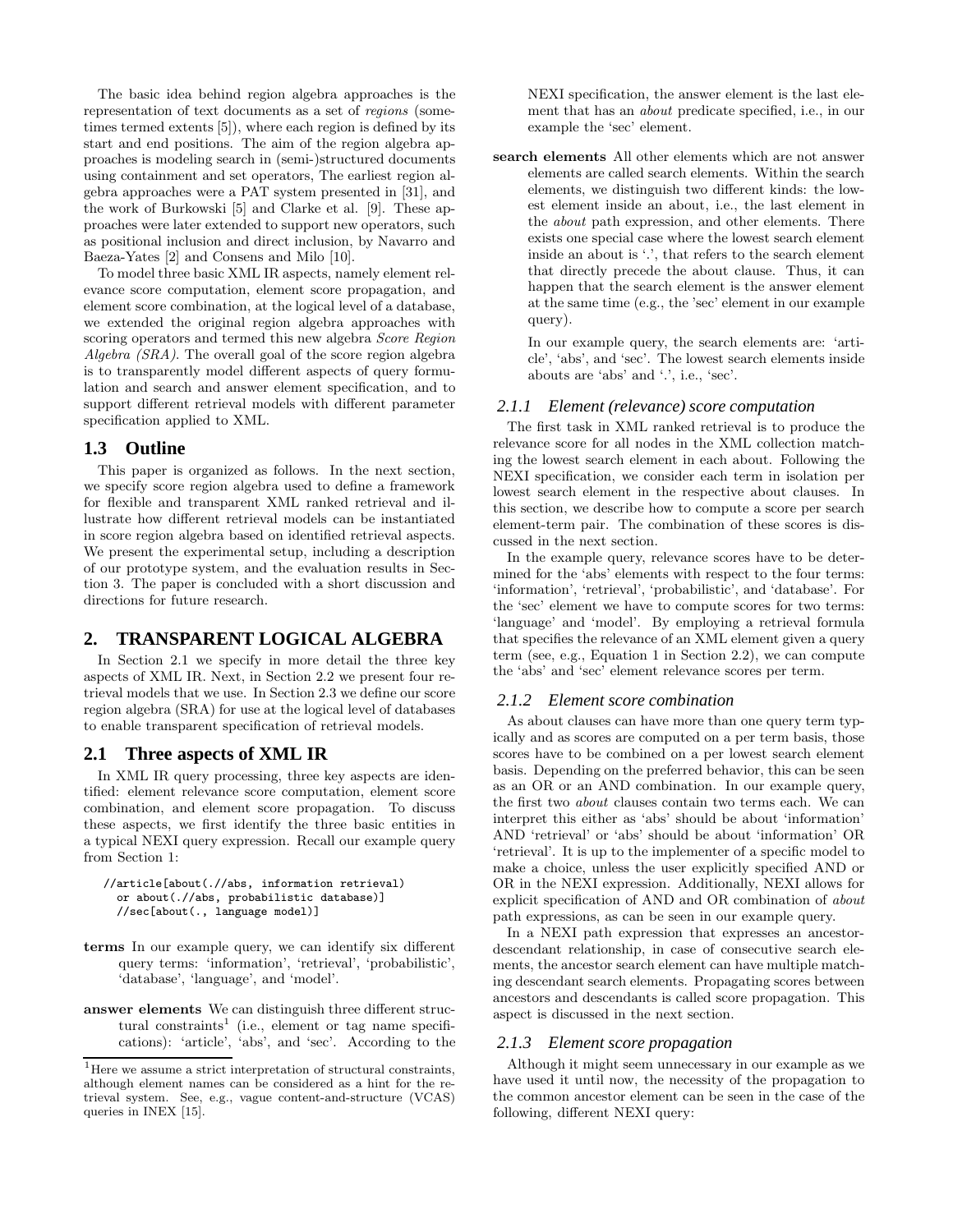#### //article[about(.//abs, information retrieval) and about(.//kwd, probabilistic database)]

To perform an AND-like combination of 'abs' (abstract) and 'kwd' (keyword) elements in this case, we need to propagate the scores to the common ancestor 'article' element.

We can define the element score propagation as the translation of scores to the ancestor or descendant elements where these scores can be combined based on the type of combination explicitly specified in NEXI. We can distinguish between two types of score propagation: upwards and downwards score propagation. For our original example query, the score should be propagated upwards from 'abs' to 'article' elements that matches the upwards score propagation. This scenario happens if the NEXI predicate has logically combined multiple abouts, as in our NEXI query example from Section 1:

#### //article[about(.//abs, information retrieval) or (.//abs, probabilistic database)]

The second scenario is when the about clause contains at least one element selection. In the example with two element selections in the about:

//article[about(.//sec//p, information retrieval)]

scores need to be propagated from 'p' (paragraph) elements to 'sec' (section) elements and then to 'article' elements.

In the case of downwards propagation scores should be propagated from search elements to the contained search or answer elements. In our example in Section 1, the scores are propagated from the search elements 'article' to the 'sec' elements which are answer elements. If the 'sec' element is not the answer element, i.e., if we have //sec//p[about(., language model)] instead of //sec[about(., language model)] in our query example, the scores should be further propagated downwards from 'sec' to 'p' elements.

## **2.2 Retrieval models**

In this section we describe four state of the art retrieval models to test the transparency of our approach: statistical language models [22], where we use two types, language models with and without smoothing, the Okapi (INQUERY) model [7, 30], the tf.idf model [32], and the Garden Point XML (GPX) model  $[16]^2$ .

In these approaches, the relevance score of a document is based on the fact that documents that contain more occurrences of a term, i.e., have higher term frequency, are more important to the user. Additionally, to incorporate the significance of a term for ranked retrieval, these models also include background statistics. Background statistics are based on a number of terms in the whole collection, i.e., collection frequency, or number of documents containing a term, i.e., document frequency.

Language model In the language model approach (with smoothing), the relevance score of the document  $(doc)$ given the query terms  $(tm_i, i = 1, 2, ..., n, tm_i \in q)$  can be computed as:

$$
S(doc|q) = \prod_{i=1}^{n} \left(\lambda \frac{tc(tm_i, doc)}{len(doc)} + (1 - \lambda) \frac{tc(tm_i, col)}{len(cd)}\right)
$$
 (1)

where *n* is the number of terms  $(tm_i)$  in the query  $(q)$ ,  $tc(tm_i, doc)$  denote the number of occurrences of a term  $tm_i$  in the document  $doc$ ,  $len(doc)$  is the length of the document (i.e., the number of terms it contains), and  $\lambda$  is a smoothing parameter (ranging from 0 to 1) that specifies the relative influence of the foreground and background statistics in the final document ranking score computation. The language model approach without smoothing is just a special case of language modeling approach where  $\lambda = 1$ .

Okapi The Okapi (INQUERY) retrieval model is based on the BM25 algorithm [30]:

$$
S(doc|q) = \sum_{i=1}^{n} (ln \frac{N - dc(tm_i) + 0.5}{dc(tm_i) + 0.5}.
$$

$$
\frac{(k_1 + 1) \cdot tc(tm_i, doc)}{k_1((1 - b) + b \frac{len(doc)}{avdl}) + tc(tm_i, doc)} \cdot \frac{(k_3 + 1) \cdot tc(tm_i, q)}{k_3 + tc(tm_i, q)}
$$
(2)

where  $N$  is the total number of documents in the collection,  $dc(tm_i)$  is the number of documents in the collection that contain term  $tm_i$ , avdl is the average document length,  $tc(tm_i, q)$  is the number of terms  $tm_i$  in the query q, and  $k_1$  (between 1.0 and 2.0),  $k_3$  (between 0 and 1000), and b  $(\approx 0.75)$  are constants.

In the INQUERY system, several functions are implemented to combine the scores of single term relevance score computations, such as sum, multiplication, probabilistic interpretation (see [7]).

tf.idf For the tf.idf approach, we used the basic tf.idf formula specified in [32]:

$$
S(doc|q) = \sum_{i=1}^{n} tc(tm_i, doc) \cdot ln \frac{N}{dc(tm_i, doc)}
$$
 (3)

The parameters of the formula are the same as in Equations 1 and 2.

GPX Finally, the basic formula in the GPX approach defines the relevance score of the document with respect to the query terms  $as^3$ :

$$
S(doc|q) = A^{n-1} \sum_{i=1}^{n} \frac{tc(tm_i, el)}{tc(tm_i, col)}
$$
(4)

where A is the parameter with a value between 3 and 10.

In the next section, after introducing score region algebra, we explain how these IR models can be applied to SRA.

## **2.3 Score Region Algebra**

The application of the idea of text regions to XML documents is straightforward. Each XML document can be seen as a sequence of tokens, e.g., start tags, end tags, terms, etc., where each token can be indexed to model the XML tree structure (see, e.g. [26]), represented as a set of text regions. To be able to represent XML properly, the definition of a region in score region algebra is richer than in previous region algebra approaches. In the specification of our SRA data model we distinguish between different node types in XML documents in order to provide a uniform platform for defining the region algebra operators. Furthermore, we enrich the original model with a region score attribute and introduce a number of operators for score manipulation. The logical data model of SRA is based on region sets, where each region is defined below.

DEFINITION 1. The SRA data model is defined on the domain R which represents a set of region tuples. Region tuple r  $(r \in R)$ ,  $r = (s, e, n, t, p)$ , is defined by these five

 $^2$  Although this is not a well known retrieval model we have chosen it as it is among the most effective ones presented at INEX 2004 workshop: http://inex.is.informatik.uni-duisburg.de:2004.

<sup>&</sup>lt;sup>3</sup>Note that the original formula defines score computation for leaf XML elements (el) instead of documents [16].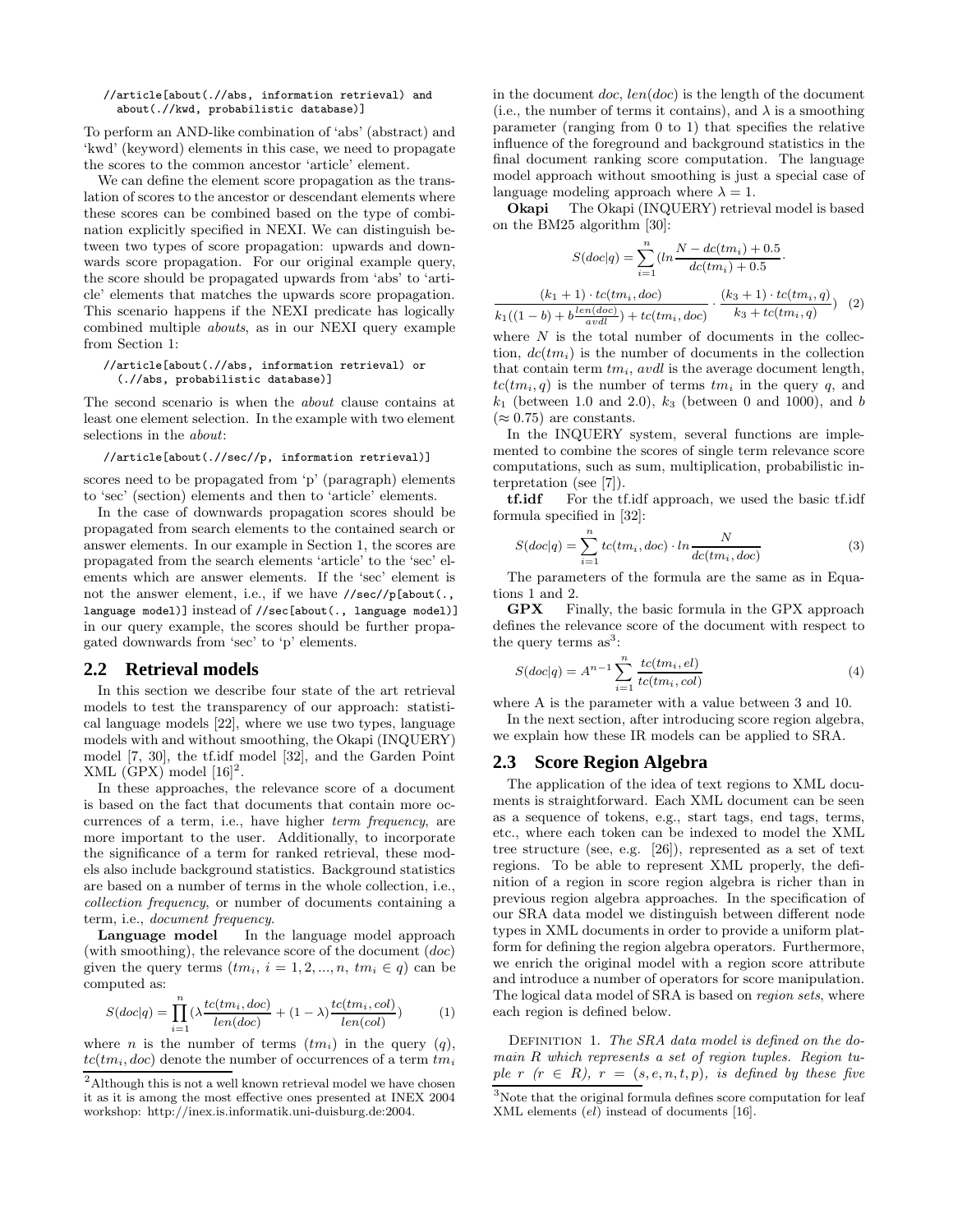Table 1: Score region algebra operators.

| Operator                         | Operator definition                                                                                                                                                     |
|----------------------------------|-------------------------------------------------------------------------------------------------------------------------------------------------------------------------|
| $\sigma_{n = name, t = type}(R)$ | $\{r r \in R \wedge n = name \wedge t = type\}$                                                                                                                         |
| $\sigma_{\diamond num}(R_1)$     | $\{r_1 r_1 \in R_1 \wedge \exists r_2 \in C \wedge t_2 = \text{term} \wedge r_2 \prec r_1 \wedge n_2 \diamond \text{num}\},\,$ where $\diamond \in \{=,<,>,\leq,\geq\}$ |
| $R_1 \supseteq R_2$              | ${r_1 r_1 \in R_1 \wedge \exists r_2 \in R_2 \wedge r_2 \prec r_1}$                                                                                                     |
| $R_1 \sqsubset R_2$              | ${r_1 r_1 \in R_1 \wedge \exists r_2 \in R_2 \wedge r_1 \prec r_2}$                                                                                                     |
| $R_1 \sqsupset_R R_2$            | $\{r r_1 \in R_1 \land (s, e, n, t) := (s_1, e_1, n_1, t_1) \land t_1 = node \land t_2 = term \land p := f_{\Box}(r_1, R_2)\}\$                                         |
| $R_1 \triangleright R_2$         | $\{r r_1 \in R_1 \land (s, e, n, t) := (s_1, e_1, n_1, t_1) \land t_1 = node \land t_2 = node \land p := f_{\blacktriangleright}(r_1, R_2)\}\$                          |
| $R_1 \triangleleft R_2$          | $\{r r_1 \in R_1 \wedge (s, e, n, t) := (s_1, e_1, n_1, t_1) \wedge t_1 = node \wedge t_2 = node \wedge p := f_{\blacktriangleleft}(r_1, R_2)\}\$                       |
| $R_1 \sqcap_n R_2$               | ${r_1r_1 \in R_1 \land r_2 \in R_2 \land (s_1, e_1, n_1, t_1) = (s_2, e_2, n_2, t_2) \land (s, e, n, t) := (s_1, e_1, n_1, t_1) \land p := p_1 \otimes p_2}$            |
| $R_1 \sqcup_p R_2$               | ${r_1r_1 \in R_1 \land r_2 \in R_2 \land ((s, e, n, t) := (s_1, e_1, n_1, t_1) \lor (s, e, n, t) := (s_2, e_2, n_2, t_2)) \land p := p_1 \oplus p_2}$                   |

attributes: region start attribute - s, region end attribute e , region name attribute - n, region type attribute - t, and region score attribute - p. Region start and end attributes must satisfy ordering constraints  $(e_i \geq s_i)$ . If  $\prec$  denotes the equivalence  $r_i \prec r_j \Leftrightarrow s_j \leq s_i \leq e_i \leq e_j$ , we can state that for two arbitrary regions in SRA it is either  $r_i \prec r_j$ ,  $r_i \equiv r_j$ , or  $r_i \prec r_i$ . Furthermore, each region in the SRA data model is unique.

The semantics of region start and region end attributes are the same as in other region algebra approaches: they denote the bounds of a region. The region name attribute is used to denote node names, content words, element attribute names, element attribute values, etc. To distinguish between different name "roles" in XML we used the region type attribute. We use node for the element node in XML, text for the text node, term for the term present in a text node, etc. Finally, the region score information item is used to specify the relevance score of a region with respect to a given query.

The aim of SRA is to supports ranked retrieval as a part of the algebra, and not as a side-effect, which distinguishes it from other region algebra proposals that include ranked retrieval (e.g., [5]). The basic SRA operators are defined in Table 1. In the specification of region algebra operators we use  $R_i$   $(i = 1, 2, ...)$  to denote the region sets, their corresponding non-capitals to denote regions in these region sets  $(r_i)$ , and corresponding indexed non-capitals to denote region attributes  $(s_i, e_i, n_i, t_i, p_i)$ . With C we denote the set of all regions in the collection and with Root we denote the (artificial) root element for the whole collection.

The operators in SRA take one or two region sets as operands and produce a region set as result. The first four operators enable Boolean selection of regions based on their attributes or containment relations. The selection operator,  $\sigma$ , has two variants. The first one  $(\sigma_{n=name, t=type}(R))$ specifies the selection based on name and type attributes<sup>4</sup>. The second selection operator selects regions that contain a term region in which content (casted to a number) is equal, greater or equal, less or equal, greater or less than the number specified (num). The last two operators select regions based on their containment relations, i.e., regions that contain other regions  $(\square)$ , or regions that are contained in other regions  $(\sqsubset).$ 

The other five operators specify score manipulation among regions. To enable the instantiation of different retrieval models, they are defined using three abstract scoring functions:  $f_\Box$ ,  $f_\blacktriangleright$ , and  $f_\blacktriangleleft$ , and two abstract operators:  $\otimes$  and

⊕. These abstract functions and abstract operators model three aspects of XML IR. They are specified based on auxiliary functions that count the number of regions in the region set R, denoted with  $|R|$ , compute the size of the region r:  $size(r) = e - s - 1$ , and compute the average size of the regions with the region name  $n$  in the collection, denoted with  $avg\_size(n)$ .

#### *2.3.1 Element (relevance) score computation*

Operator  $\Box_p$  models element relevance score computation, i.e., the concept that the search elements (regions in the first operand) should contain the term (region). Therefore, the function  $f_{\square}(r_1, R_2)$ , applied to a region  $r_1$  and region set  $R_2$ , should result in the numeric value that specifies the relevance of the region (element)  $r_1$  given the term regions in  $R_2$  that it contains. Following the specification of four models in the previous section, we have four specifications of this abstract function. We assume that the default score value for element and term regions in all models is 1.0, except for the basic GPX model where element regions have the default score value of 0.0.

The language model  $(LM)$  can be instantiated based on Equation 1 and auxiliary functions as:

$$
f_{\square}^{\text{LM}}(r_1, R_2) = p_1 \cdot (\lambda \frac{\sum_{r_2 \in R_2 | r_2 \prec r_1} p_2}{size(r_1)} + (1 - \lambda) \frac{|R_2|}{size(Root)}) (5)
$$

For a language model without smoothing, the relevance score computation function is specified using the same equations where  $\lambda = 1$ .

In the Okapi system we simplify the Equation 2 by removing the third fraction in the sum as it is based on a size of the query and is not supported in other models. The complex function  $f_{\square}$  is specified as:

$$
f_{\square}^{\text{Okapi}}(r_1, R_2) = p_1.
$$
  
\n
$$
ln \frac{|\{r \in C | n = n_1\}| - |\{r \in C | n = n_1 \land \exists r_2 \in R_2 \land r_2 \prec r_1\}| + 0.5|}{|\{r \in C | n = n_1 \land \exists r_2 \in R_2 \land r_2 \prec r_1\}| + 0.5|}
$$
  
\n
$$
\cdot \frac{(k_1 + 1) \cdot \sum_{r_2 \in R_2 | r_2 \prec r_1} p_2}{k_1((1 - b) + b \frac{size(r_1)}{avg\_size(n_1)}) + \sum_{r_2 \in R_2 | r_2 \prec r_1} p_2}
$$
(6)

For the tf.idf approach we have :

$$
f_{\square}^{\text{tf.idf}}(r_1, R_2) = p_1 \cdot \sum_{r_2 \in R_2 | r_2 \prec r_1} p_2
$$

$$
\cdot \ln \frac{|\{r \in C | n = n_1\}|}{|\{r \in C | n = n_1 \land \exists r_2 \in R_2 \land r_2 \prec r_1\}|} \tag{7}
$$

The element relevance score computation in GPX model is specified based on Equation 4 as:

$$
f_{\square}^{\text{GPX}}(r_1, R_2) = p_1 \text{ op } \frac{\sum_{r_2 \in R_2 | r_2 \prec r_1} p_2}{|R_2|} \tag{8}
$$

<sup>4</sup>Leaving the selection criterion for one of the attributes unspecified corresponds to a wild-card, i.e.,  $\sigma_{t=node}$  will select all regions that have an XML element node type, regardless of their name attribute.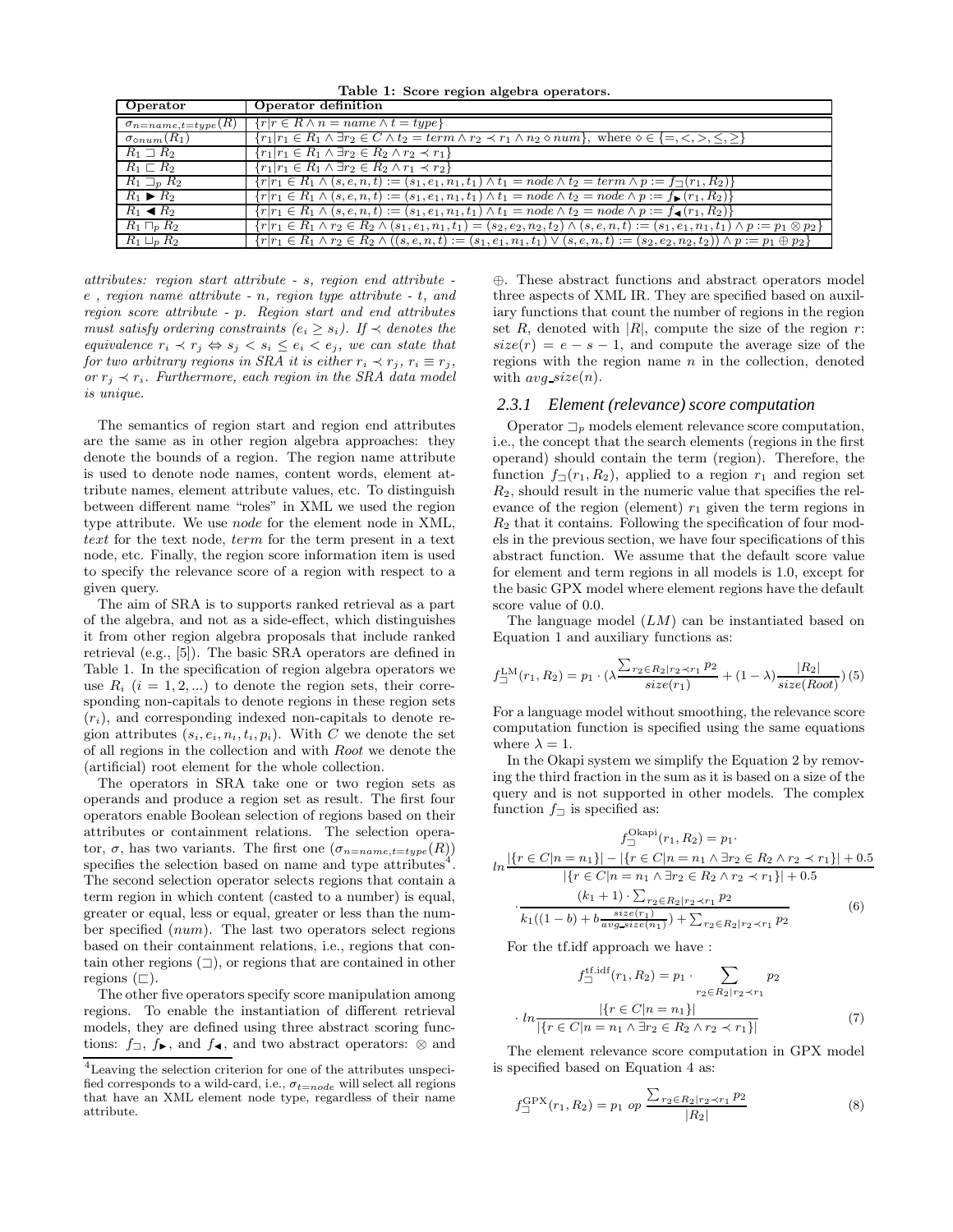In our experiments we use two variants of the GPX model, one where  $op$  is implemented as '+' with the default element region score 0, referred to as basic model (denoted with '\*' in Table 2), and the other where  $op$  is implemented as  $\cdot$ . with the default element region score 1 (see Section 3.2).

#### *2.3.2 Element score propagation*

The operators  $\blacktriangleright$  and  $\blacktriangleleft$  specify propagation of scores to the containing or contained elements, respectively. Thus, the functions  $f_{\blacktriangleright}(r_1, R_2)$  and  $f_{\blacktriangleleft}(r_1, R_2)$  specify whether the propagation is performed with or without normalization, if the score values of contained or containing elements are summed, averaged or maximized, etc.

For the basic language modeling approach with and without smoothing, as well as for the basic tf.idf and Okapi model, we use the same approach. We employ a weighted sum normalized by the size of regions in the first operand for modeling upwards element score propagation. The simple sum of scores is used for downwards element score propagation. This choice was made because these functions showed good results in our experiments [27].

$$
f_{\blacktriangleright}^{\text{LM},\text{tf.idf},\text{Okapi}}(r_1, R_2) = p_1 \cdot \frac{\sum_{r_2 \in R_2 | r_2 \prec r_1} p_2 \cdot size(r_2)}{size(r_1)} \tag{9}
$$

$$
f_{\blacktriangleleft}^{\text{LM},\text{tf},\text{idf},\text{Okapi}}(r_1,R_2) = p_1 \cdot \sum_{r_2 \in R_2 \mid r_2 \prec r_1} p_2 \tag{10}
$$

However, for basic GPX model (denoted with '\*' in Table 2) we employ different computations for element score propagation:

$$
f_{\blacktriangleright}^{\text{GPX}}(r_1, R_2) = p_1 + \sum_{r_2 \in R_2 | r_1 \prec r_2} p_2 \tag{11}
$$

$$
f_{\blacktriangleleft}^{\text{GPX}}(r_1, R_2) = p_1 + \sum_{r_2 \in R_2 | r_2 \prec r_1} p_2 \tag{12}
$$

We also tried Equation 9 and Equations 10 for additional GPX runs with default element region score 1, as well as sum instead of weighted sum for upwards score propagation in other models, defined similar to Equation 10 (see Section 3.2).

#### *2.3.3 Element score combination*

The abstract operator ⊗ specifies how scores are combined in an AND expression, denoted in SRA by  $\Box_p$ , while the operator ⊕ defines score combination in an OR expression, denoted in SRA with  $\Box_p$ . In our basic retrieval models for basic experimental series, we make different choices for each model. For the basic language model, following [22] and [27], we use the instantiation where ⊗ is implemented as a product and  $\oplus$  is implemented as a sum. Based on 'fuzzy' specification of tf.idf model in [25], in our basic tf.idf model  $\otimes$  is modeled as min and  $\oplus$  is modeled as max. Following [7], in the Okapi (INQUERY) model we define these two abstract operators as follows:

$$
p_1 \otimes p_2 = p_1 \cdot p_2 \tag{13}
$$

$$
p_1 \oplus p_2 = 1 - (1 - p_1) \cdot (1 - p_2) \tag{14}
$$

Due to a somewhat different specification of the GPX model with respect to other models (see Equations 4 and 8), we instantiate  $\otimes$  as well as  $\oplus$  as:

$$
p_1 \otimes p_2 = p_1 \oplus p_2 = \begin{cases} p_1 + p_2 & \text{if } p_1 = 0 \vee p_2 = 0 \\ A \cdot (p_1 + p_2) & \text{otherwise} \end{cases}
$$
(15)

Although this formula in combination with formula in Equation 8 results in a retrieval model that is slightly different than the one given in Equation 4, it follows the semantics of the model which is to boost the scores for regions that contain more query terms.

Furthermore, we experimented with different implementations of score combination functions for each of the score computation functions as can be seen in Section 3.2.

# **3. EXPERIMENTS**

In this section, we describe our prototype system, the XML document collection, and the query set we used to demonstrate the functionality of our approach (Section 3.1). Next, in Section 3.2, we show and discuss the results of our experimental runs.

## **3.1 Setup**

To demonstrate the usefulness of our approach, we have built a prototype system and evaluated it against a wellknown document collection and query set. Following good practice in database systems design, we setup our prototype following a typical three-layered architecture [34]:

- Conceptual layer This layer takes a NEXI query expression as input, puts it through a filter to standardize/sanitize<sup>5</sup> it, and produces an SRA expression to be fed into the next layer.
- Logical layer This layer takes an SRA expression as input. Like the previous layer, it does some filtering and standardization and transforms it into an expression for input to the next layer. Due to a modular setup, changing retrieval models is straightforward: one just plugs in a different transformation module. Building a new module, to capture yet another retrieval model to experiment with, takes less than half an hour.
- Physical layer For the physical implementation we use a low-level physical DB engine - MonetDB  $[4]^{6}$ . The score region algebra operators are implemented as a set of procedures in Monet Interpreter Language (MIL).

Not many XML document collections exist that also come with IR queries and user assessments to evaluate the retrieval effectiveness of a system. We use the most well known collection, provided by the INEX initiative. This collection consists of IEEE journal papers in XML format. Each year a new set of so-called topics is constructed by the participants of the INEX workshop series. Those topics contain a NEXI query expression and a textual description of the socalled information need of the user, i.e., an explanation of what kind of answers should be considered as good results for that query. Every participant runs the queries on their system.

By pooling and manual reviewing by the participants the results are assessed, i.e., checked whether they are good answers or not. These assessments are then aggregated by the

 ${}^{5}$ In our case the standardization consists of removing the '"' characters denoting phrases, '+' modifiers for query terms and terms with  $\cdot$  modifiers, denoting important and unimportant terms. Note that our system can handle phrases and term modifiers [27] though we left it out as it goes beyond the scope of this paper.

 ${}^{6}$ At the same time we developed the PostgreSQL implementation but we used the MonetDB implementation for our experiments since it was faster and less resource demanding.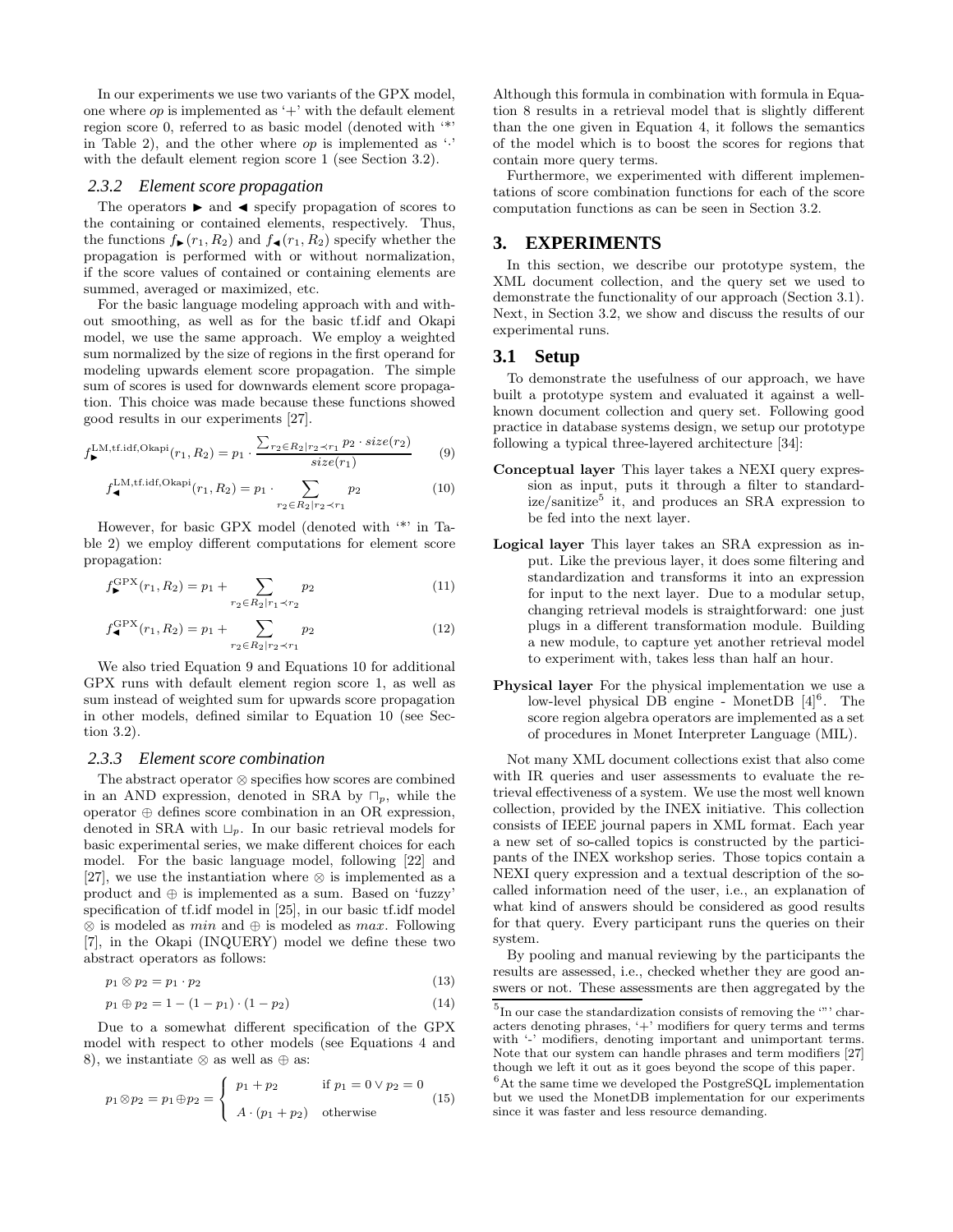| rapic 2. Experimental series. |                                     |                                    |                                |                        |                    |  |  |
|-------------------------------|-------------------------------------|------------------------------------|--------------------------------|------------------------|--------------------|--|--|
| Series                        | Score computation $(f_{\sqsupset})$ | <b>Propagation</b> $(f_{\bullet})$ | <b>Combination</b> $(\otimes)$ | Combination $(\oplus)$ | mean average prec. |  |  |
|                               | LM, $\lambda = 1$                   | weighted sum                       | product                        | sum                    | 0.1261             |  |  |
| $I^a$                         | LM, $\lambda = 1$                   | sum                                | sum                            | sum                    | 0.1216             |  |  |
| $_{\rm II}$                   | LM, $\lambda = 0.5$                 | weighted sum                       | product                        | sum                    | 0.2247             |  |  |
| $\Pi^a$                       | LM, $\lambda = 0.5$                 | sum                                | product                        | sum                    | 0.2367             |  |  |
| $\Pi^b$                       | LM, $\lambda = 0.5$                 | weighted sum                       | sum                            | sum                    | 0.1201             |  |  |
| Ш                             | Okapi, $k_1 = 1.5, b = 0.75$        | weighted sum                       | product                        | prob. sum              | 0.1351             |  |  |
| $\text{III}^a$                | Okapi, $k_1 = 1.5, b = 0.75$        | sum                                | sum                            | sum                    | 0.2358             |  |  |
| III <sup>b</sup>              | Okapi, $k_1 = 1.5, b = 0.75$        | weighted sum                       | sum                            | sum                    | 0.2578             |  |  |
| IV                            | tf.idf                              | weighted sum                       | min                            | max                    | 0.1425             |  |  |
| $\mathrm{IV}^a$               | tf.idf                              | sum                                | product                        | prob. sum              | 0.1594             |  |  |
| $\mathrm{IV}^b$               | tf.idf                              | sum                                | sum                            | sum                    | 0.1561             |  |  |
| V                             | $GPX^*$ , $N=5$                     | $sum^*$                            | exp. sum                       | exp. sum               | 0.2782             |  |  |
| $V^a$                         | GPX, $N=5$                          | sum                                | exp. sum                       | exp. sum               | 0.2778             |  |  |
| $V^b$                         | GPX, $N=5$                          | weighted sum                       | exp. sum                       | exp. sum               | 0.2519             |  |  |

Table 2: Experimental series.

organization and made available to the participants. Using a tool provided by the organization, each participant than can compute how good their system is performing in terms of precision and recall.

We use the 30 topics and corresponding assessments of 2003 (see [33] and Appendix in [15]) to test our architecture for each of the models described in Section 2. In Section 3.2 we present the results of these experiments. We perform several experiments using the settings described above. First of all we ran the system for the basic models and later we perform experiments with varying score propagation and combination functions for these models, as described in Section 2.3.

## **3.2 Results**

In this section we discuss the results of the experiments described above using the topics from INEX 2003. In Figure 1 we show the comparison of recall-precision graphs for our basic retrieval models (experimental series), aggregated over all 30 topics. The mean average precision for basic (I to V) and additional experimental series (denoted with  $a$  and  $(b)$  is given in the last column of Table 2. The mean average precision is actually the average precision aggregated over all topics. To produce recall-precision graphs and compute mean average precision we use the official INEX tool for the evaluation (see [15] for details). The highest mean average precision for each score computation model is given in bold.

As can be seen in the table the results depend a lot on the function used for relevance score computation. The best runs for language models with smoothing, Okapi, and GPX significantly outperform language models without smoothing and tf.idf. However, for language models with smoothing, Okapi, and GPX, mean average precision is quite different for different combinations of score propagation and combination functions. For example, the mean average precision decreases with almost 50% if we compare series II and  $\Pi^b$  for language models and increases for almost 100% in series III and III<sup>b</sup> for Okapi. On the other hand, no matter what kind of functions for score propagation and score combination we use the mean average precision for tf.idf models is approximately 0.15 (see series IV,  $IV^a$ , and  $IV^b$ ).

In our experiments the best results are obtained by using the GPX model. However, the question is whether some of the other models models for score computation (Okapi or language models) with the right choice for the score combination and score propagation functions and the right value for parameters,  $\lambda$ ,  $k_1$ , and b, can boost the mean average precision and outperform GPX. Additionally, the effectiveness of each model can be studied with respect to each topic in isolation, to determine which retrieval model is the most appropriate for each topic. This could help us to classify topics based on their features, such as number of query terms, existence of upwards or downwards score propagation, etc., and apply the best retrieval model for each topic type. We hope to answer these questions in our future research.



Figure 1: Comparison of recall precision graphs for basic experimental series.

# **4. CONCLUSIONS AND FUTURE WORK**

Most XML-IR systems adapt and extend existing flat file IR systems to support the searching of structured XML documents. Since these approaches are retrieval model specific and depend on the physical implementation, it is difficult to adapt them to support different retrieval models. We believe that existing XML-IR database approaches have to be made transparent in order to satisfy complex user information needs expressed on top of XML collections. We argue that the right architectural level to achieve this transparency is the logical level. In that way the system is also flexible for different aspects of IR search over XML at the conceptual level and distinct implementations of storage schemes and access algorithms at the physical level. By developing a transparent score region algebra at the logical level of a flexible three-level database system we are able to support the application of state of the art IR models to ranked XML